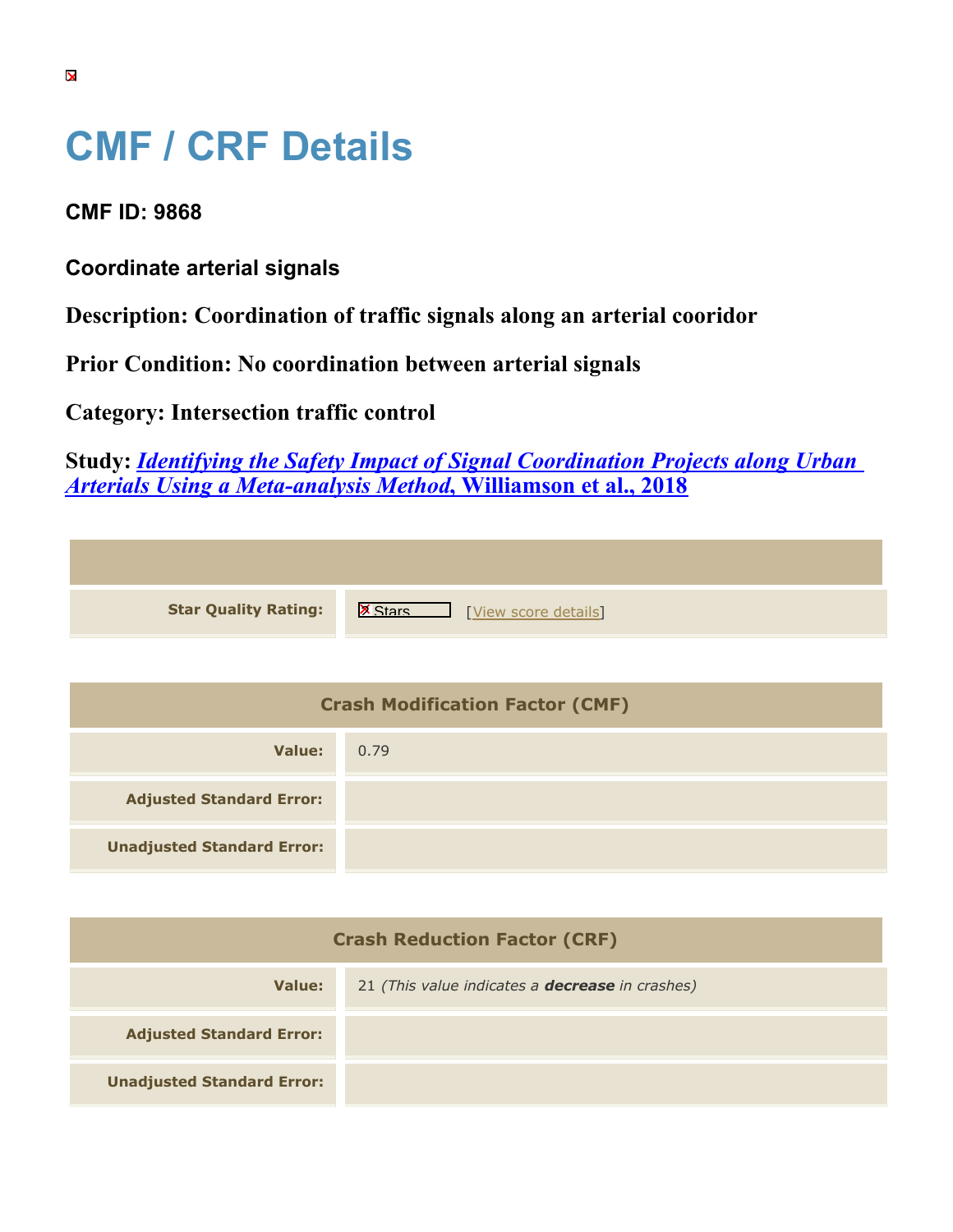| <b>Applicability</b>                    |                                            |
|-----------------------------------------|--------------------------------------------|
| <b>Crash Type:</b>                      | All                                        |
| <b>Crash Severity:</b>                  | All                                        |
| <b>Roadway Types:</b>                   | Not specified                              |
| <b>Number of Lanes:</b>                 |                                            |
| <b>Road Division Type:</b>              |                                            |
| <b>Speed Limit:</b>                     |                                            |
| <b>Area Type:</b>                       | Urban and suburban                         |
| <b>Traffic Volume:</b>                  | 10316 to 25800 Average Daily Traffic (ADT) |
| <b>Time of Day:</b>                     | All                                        |
| If countermeasure is intersection-based |                                            |
| <b>Intersection Type:</b>               |                                            |
|                                         |                                            |

| <b>Intersection Geometry:</b>     |  |
|-----------------------------------|--|
| <b>Traffic Control:</b>           |  |
| <b>Major Road Traffic Volume:</b> |  |
| <b>Minor Road Traffic Volume:</b> |  |

| <b>Development Details</b>       |                |
|----------------------------------|----------------|
| <b>Date Range of Data Used:</b>  |                |
| <b>Municipality:</b>             |                |
| State:                           | - IL           |
| <b>Country:</b>                  | <b>USA</b>     |
| <b>Type of Methodology Used:</b> | $\overline{1}$ |